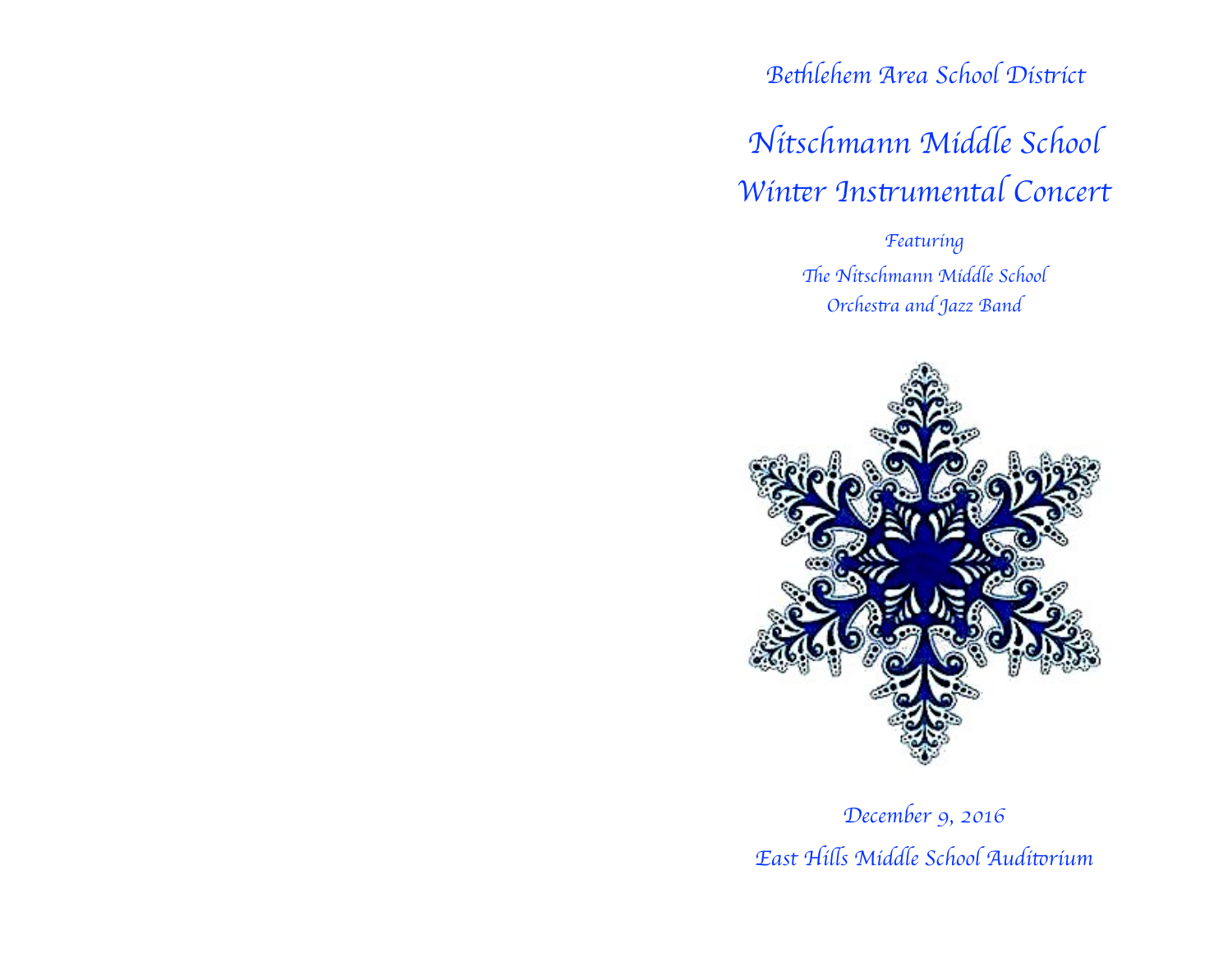# *Program*

# *Orchestra*

|                                                           | Arranged by Edward B. Jurey      |
|-----------------------------------------------------------|----------------------------------|
| Trepak from "Nutcracker Suite"  Peter Ilyich Tschaikowsky |                                  |
|                                                           | <b>Arranged by Sandra Dackow</b> |
|                                                           |                                  |
|                                                           | <b>Arranged by Bob Cerulli</b>   |
|                                                           |                                  |
|                                                           | Arranged by Robert W. Smith      |

#### *Featuring Eighth Grade Soloists Angela Rhee, Viola and Ben Amidon, Violin*

# **String Orchestra**

| O Come, O Come, Emmanuel  Arranged by Elliot Del Borgo |                              |
|--------------------------------------------------------|------------------------------|
| Star of Bethlehem ……………………………………………… John Williams     | Arranged by Robert Longfield |
|                                                        |                              |

A Beethoven Lullaby, *Air on Ode to Joy* …………………. Brian Balmages

# **Orchestra**

|                                                        | <b>Arranged by Sandy Feldstein</b> |
|--------------------------------------------------------|------------------------------------|
|                                                        |                                    |
|                                                        | <b>Arranged by Jack Laurett</b>    |
| Santa's Classical Christmas  Arranged by Mark Williams |                                    |

# *Acknowledgements*

Dr. Joseph J. Roy **Superintendent of Schools** Dr. Jack Silva Assistant Superintendent for Education / Chief Academic Officer Peter Mayes **Discussion Contract Contract Contract Principal** Michael Wagner **Michael Wagner Assistant Principal** Daniel E. Zettlemoyer **Instrumental Music Director** Linda de Vries Vocal Music Director **Jody Parris Contract Contract Contract Contract Vocal Music Director** Cynthia Rommens **NIMAS** President



*Special Thanks*

- **•** Bethlehem Area School District Board of School Directors
- $\bigwedge$  Nitschmann Faculty, Staff and Administration
- $\bullet$  Nitschmann Middle School Custodial Staff
- Nitschmann Middle School Band & Orchestra Parents Club
- *P* East Hills Middle SchoolAdministration
- East Hills Middle School Music Department
- *Parents, family and friends for supporting both your children* and their school's music programs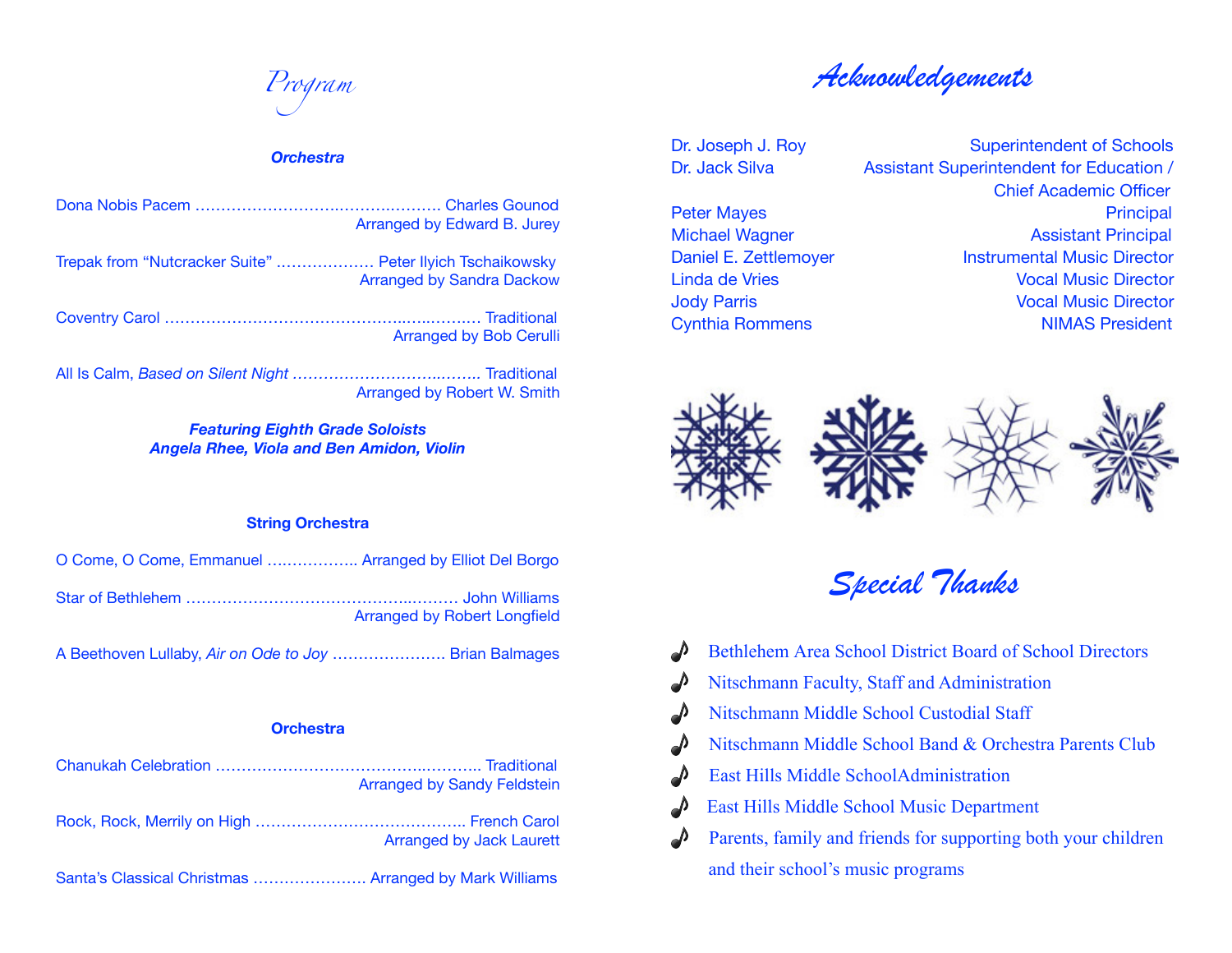

*Upcoming Events*



*Program*

**Jazz Band** 

**December 13 Winter Choral Concert**  Northeast Middle School 7:00 PM

> **December 16 Jazz Band**  Lehigh Valley International Airport Hanover Elementary School

**December 21 NIMAS Meeting**  Nitschmann Middle School 7:30 PM

**January 18 NIMAS Meeting**  Nitschmann Middle School 7:30 PM

**February 8 All-City Orchestra Concert**  Northeast Middle School 7:30 PM

**February 15 NIMAS Meeting** 

Broughal Middle School 7:30 PM

**February 15 Winter Bandfront Performance**  Broughal Middle School 8:15 PM

Winter Wonderland ……………………………………… Words by Dick Smith Music by Felix Bernard Arranged by Paul Cook *Soloists:* 

*Julia Kozelnicky, Alto Sax Ashley Tarasuk, Tenor Sax David Scheirer, Alto Sax Emily Parent, Clarinet* 

Silver Bells ………………………………….……..… Words and Music by Jay Livingston and Ray Evans Arranged by John Berry

Have Yourself A Merry Little Christmas ………….. Words and Music by Hugh Martin and Ralph Blane Arranged by Victor Lopez *Soloists:* 

*Aidan Carvajal, Trumpet Cathryn De Mesa, Clarinet* 

Now Rock, Ye Rested Gentlemen ………..………………..…. Traditional Arranged by Mike Smukal

Baby, It's Cold Outside ………………………………….… Frank Loesser Arranged by Rick Stitzel

> *Soloists: Abigail Sullivan and Elise Kney, Flute Luke Rider, Trumpet Julia Kozelnicky, Alto Sax Anna Lazewski, Trumpet*

Santa Baby …………………………………..……… Words and Music by Joan Javits, Philip Springer, and Tony Springer Arranged by Mike Story *Soloists:* 

*Ian Wright, Tenor Sax Ethan Sowinski, Trumpet Jesse Kolb, Baritone*